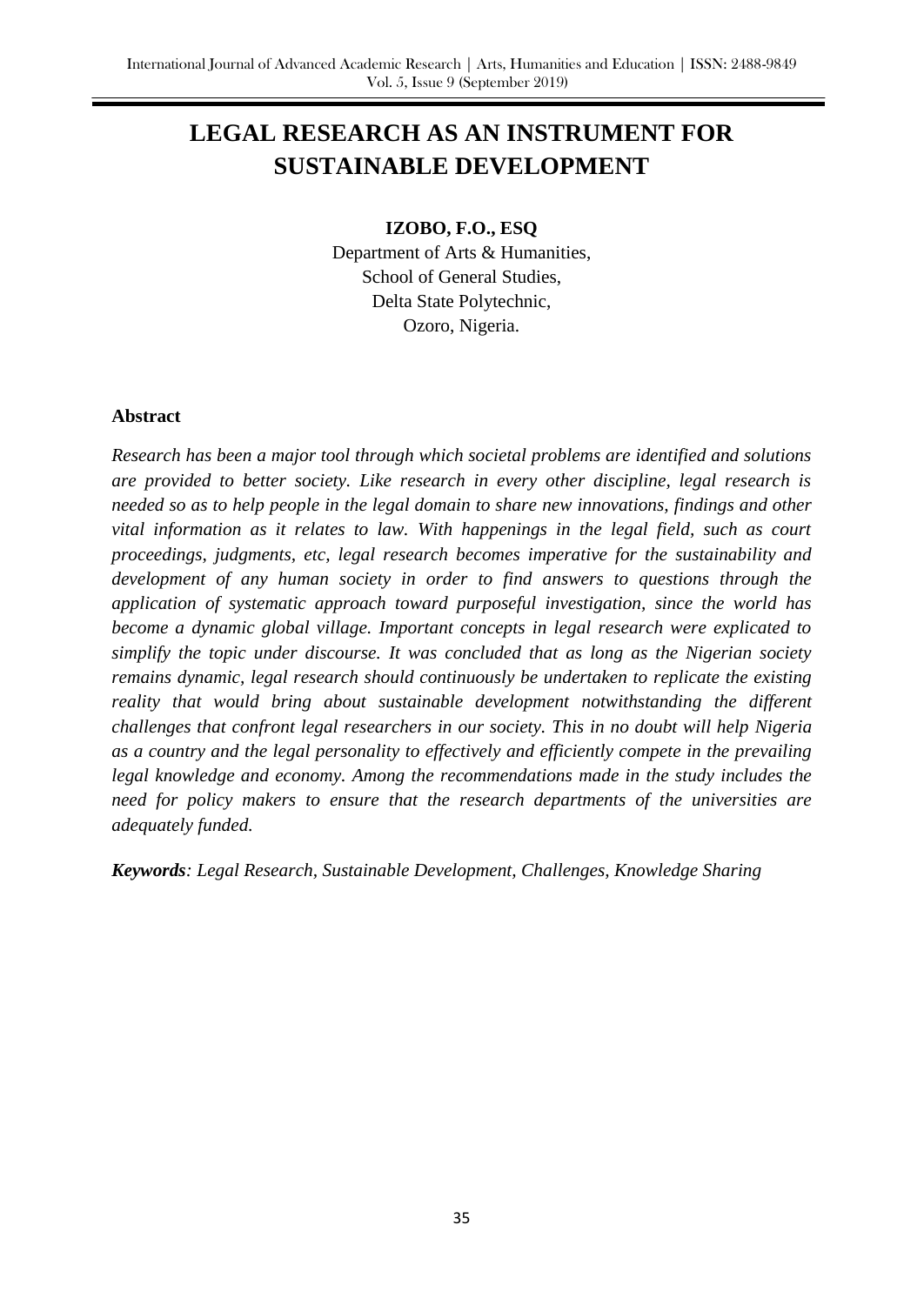# **1. INTRODUCTION**

The quest for knowledge has led human beings to various form of injury. The desire to find answers to our day to day life experience and expectations have also led human beings to engage on a systematic search for information that led to knowledge. The results of such searches are presented in different forms. For the lawyer and law students, their searches are presented in form of legal research finding, every other field of human endeavor has its own pattern of presentation, but the end result is for the overall development of the human society. Again, the quest for knowledge is anchored on the fact that there is continuous innovation and improvement in knowledge sharing. New ideas springs up every day and people are interested in questioning some practice and nothing is taken for granted. Questions are raised with the hope to find answers to them. It is on the premises that knowledge can be discovered and be added to, and that problems are soluble that is why we engage in continuous search for reason and clearly expanded answers to the why and why not in our respective field of endeavor.

## **Conceptual definition**

As the logician would insist " unless we define our terms with such degree of accuracy as the subject matter and knowledge permits, clear thoughts and convincing statement are impossible<sup>1</sup>. The insistence is no doubt understandable.

Thought is reality conceived in terms, and statement giving expression to thought is that reality expressed in terms. Terms are capable of having more than one meaning. It is therefore imperative that if the thought and statement giving expression are to be clear, convincing and free from ambiguity, terms must be defined. To define a term is to state its  $limit<sup>2</sup>$ . It is also to make the term clear and less ambiguous. For the purpose of definition therefore, the imperative or dominant terms in this work may be characterized into such words and phrases as legal research, instrument, and sustainable development. Thus, an overview of various attempts by different authors to define these terms shall be examined. Literature was sourced via consultation of relevant authorities in the legal field as well as cases and statutes. The role of legal research in sustainable development, as well as challenges facing legal research were also discussed in the study.

#### **What is Research?**

Research is an academic activity and a systemized effort by individuals to gain new knowledge<sup>3</sup>. In the common parlance, research is referred to as search for knowledge. It is an

**.** 

<sup>&</sup>lt;sup>1</sup>Luce, A.A.; Logic (kent: Holder 7 Stoughon, 1996.)

<sup>&</sup>lt;sup>2</sup> Luce, A.A.; Logic. P27

<sup>3</sup> Redman, D.O *Research methodology*, Boston: Reinforce Publishers 2012.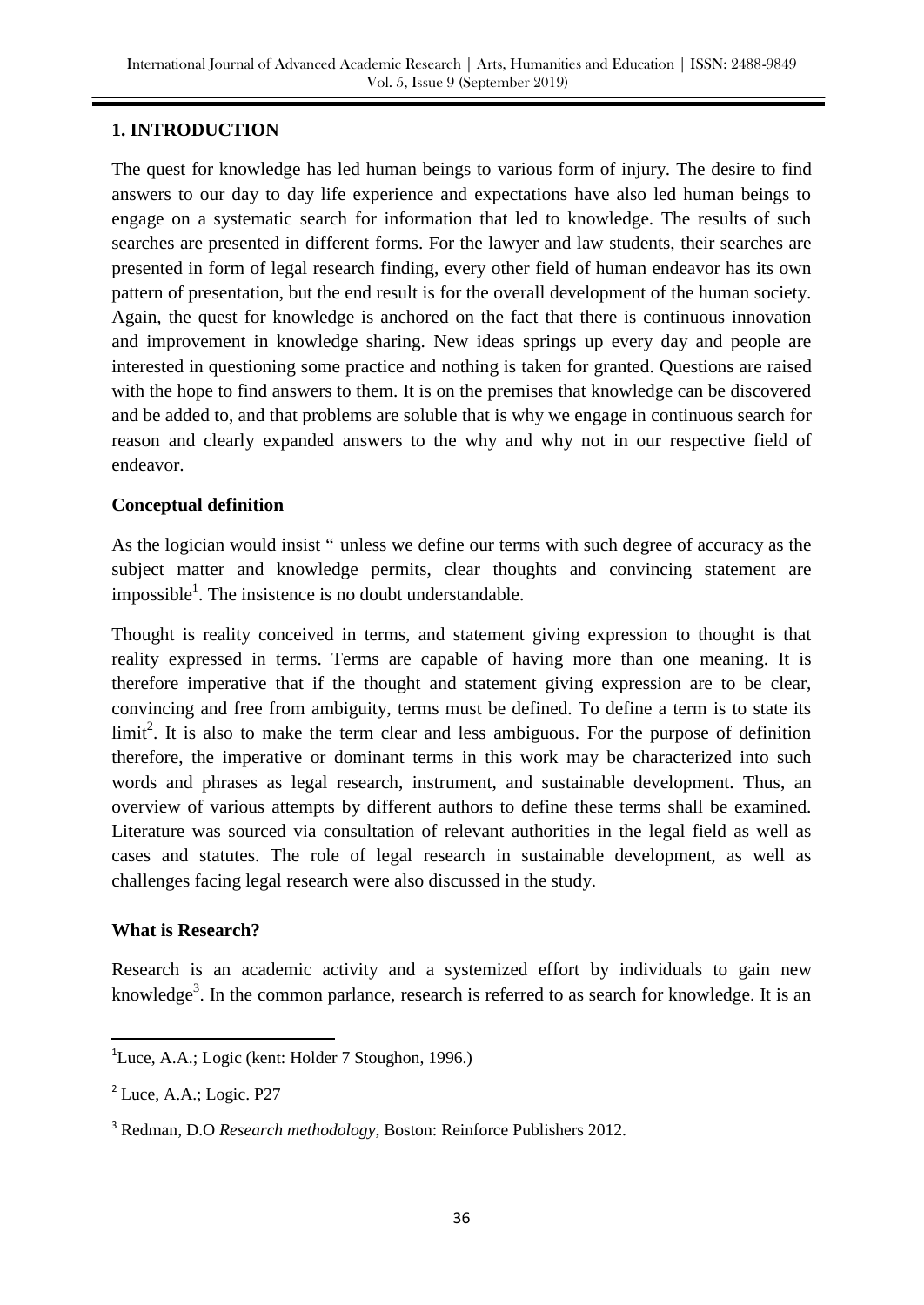organized enquiry that aims at providing information for solving identified problems. Thus, research simply implies an examination, inquiry, investigation or an experiment aimed at discovering facts and arriving at dependable solutions to problems.

# **Legal Research**

Legal research on the other hand, can be defined as conducting investigation to discover the principles and rules of law applicable to a particular problem and to discover what the legal answer is. In this sense, legal research is an applied research, that is to say, it aims to solve given and existing problems. The question being investigation of the principle and rules applicable to an area of law where it is seen that problem may arise, though no specific problem has yet arisen.

Legal research comprises primary fact finding (that is, what the law is on a particular subject), fact ordering, fact systemizing and studying and predicting legal trends. Legal research concerns with the process of identifying and retrieving information necessary to support legal decision making. In its broad sense, it includes each step of a course of actions that begin with an analysis of the facts of the problem and conclude with the application and communication of the result of the investigation. Legal research may be carried out by anyone with a need for legal information or material such as students, writers, lawyers, judges and scholars.

In terms of legal research, one can classify legal research into two namely, doctrinal and nondoctrinal. A doctrinal legal research involves analysis of case law and statutory provisions by application of power of reasoning. It is said that traditionally, legal research has been concerned majority with the development or elaboration of legal doctrine and the normative purposes of law, using such raw materials as laws regulations, rulings and cases. In other words, what a legal researcher does is to organize his study around certain legal propositions; use law reports and conventional legal materials as his principles sources of data readily accessible in a law library; and draws conclusion from these legal materials. It is observed that the main characteristics of a doctrinal research are as follows:

The researcher organizes his study around legal propositions; primary sources are the main sources of data while secondary sources play only a supportive role. A doctrinal legal research is speculative in nature because it consists in pondering over the essence and main qualities of law.

A non-doctrinal research on the other hand, is the research into the actual working of the law. In a non-doctrinal research, emphasis is not really on the legal doctrines and concepts, but on people, social values and social institutions supposedly regulated by law. In this category of research, data necessary to answer questions are not ordinarily available in the conventional legal sources. Therefore, field work is usually required for this research.

However, all legal research has its objective, the collection of authoritative materials relevant to the problem. It is said that the problem of legal research may entail these two basic aims: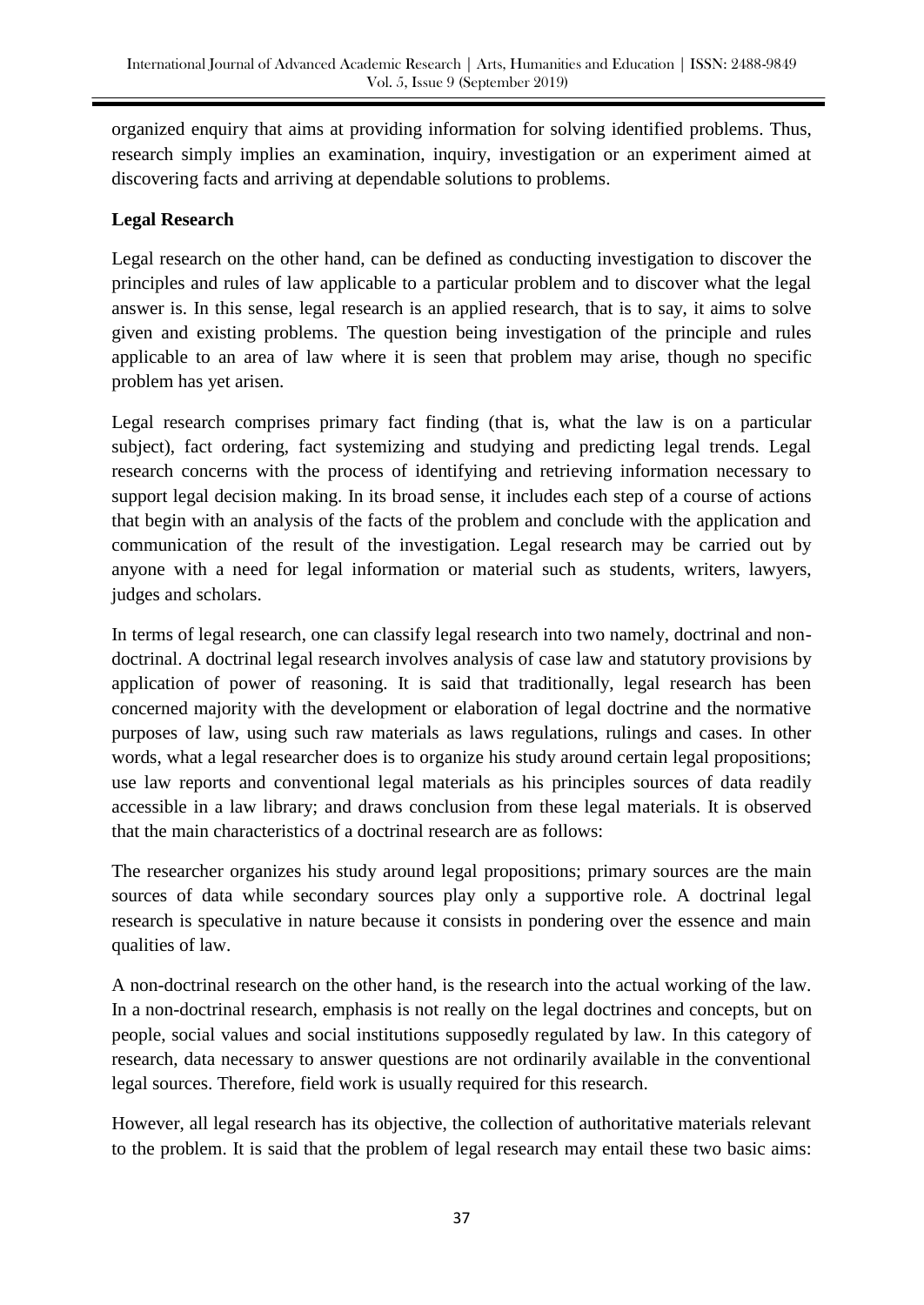(a) to ascertain the legal consequences of a specific set of facts; and (b) to study the functioning of particular legal institutions in a specific economic, social and political context.

## **Instrument**

The word instrument in this paper refers to a figurative means of achieving a goal. In other words, legal research as a tool or device for achieving sustainable development in our society by searching for the truth which assist in formulating policies and decision making on critical issue which may lead to satisfaction and improvement of mankind in its environment as well as all fields of human endeavor.

# **Sustainable Development**

Sustainable development is most commonly defined as development that meets the need of the present without compromising the ability of the future generations to meet their own needs. It means development that is sustainable. Development can be defined as a collective process of change towards improvements in quality of life for human beings and their communities, and sustainability refers to the need for development to be integrated socially, economically, legally and environmentally sound, oriented to the long-term and hence, able to last.

The concept of sustainable development in law requires accommodation, reconciliation and integration between economic growths, social justice and environmental protection objectives, towards participating improvement in collective quality of life for the benefit of both the present and future generation.

The term sustainable development describes an emerging corpus of international legal principles and instruments which address the intersections between international economic, environmental and social law towards development that can last for the benefit of present and future generations. It is a phenomenon associated with the changes in the human condition through the use of their creative energies which is usually driven by researchers. It is the unending improvement of the capacity of individual in the society to control and manipulate the forces of nature in order to live a better and more rewarding life, hence legal research is a necessary instrument to regulate and direct human activities in a society. Therefore, legal research is essential for achieving sustainability.

# **The role of legal research in sustainable development**

Legal research contributes to the general development of knowledge, understanding and processes. Where a good law student or lawyer discovers new issues or error in old thinking, they can reveal this constructively, so as to correct and or clarify the position and advance knowledge in that area. This is a very important way legal systems have developed overtime.

Human existence and interaction among human beings is an obvious fact brought about by nature. Interaction bring with it the likelihood of frictions and disagreements as well as the possibility of having interest, rights, duties and obligations not only interacting and crossing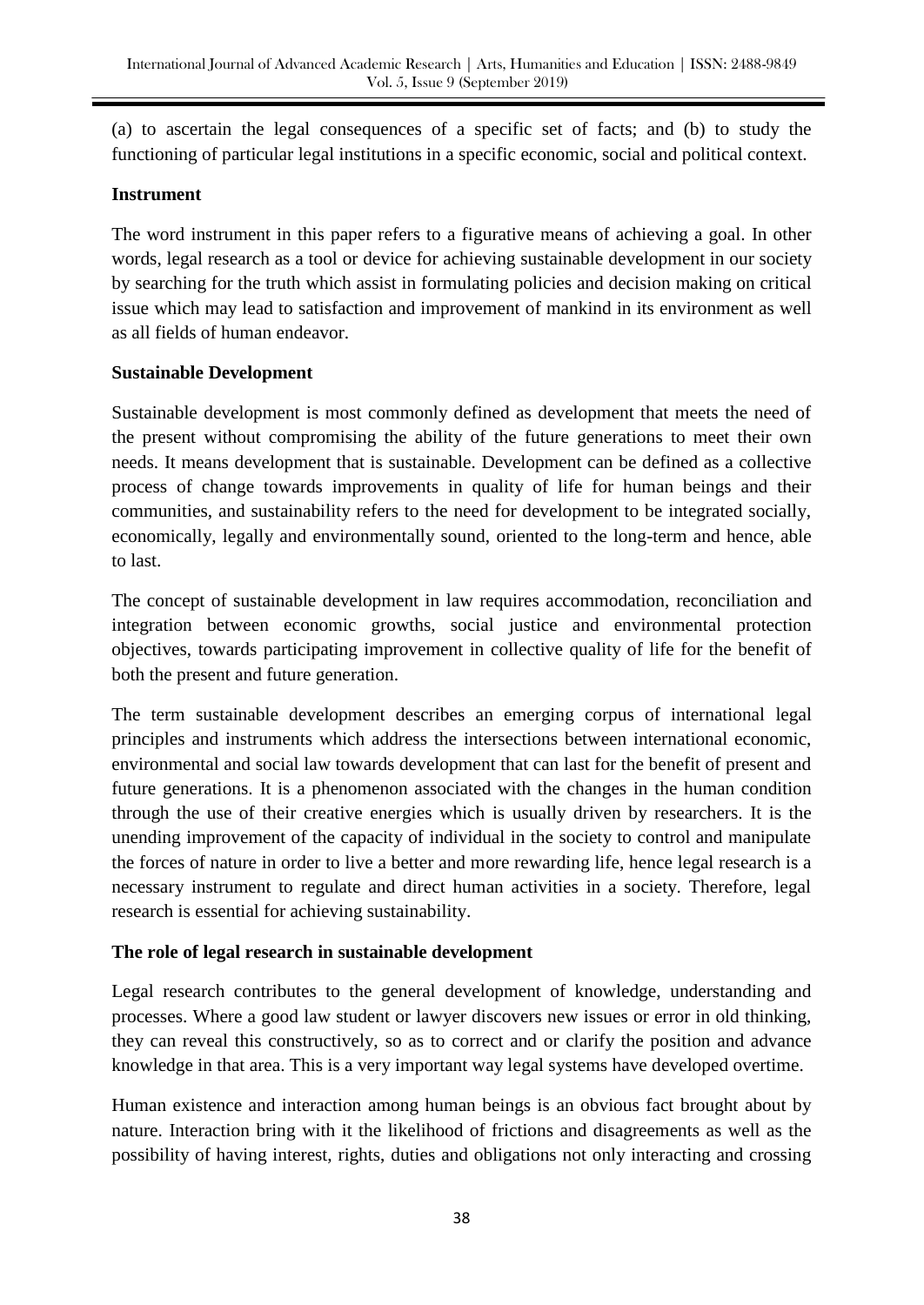each other, but polarizing the bearers of such. In antiquity, war, endless fends and external hatred have been ways used to establish or resolve differing positions.

Legal research has shown that with development and advancement of mankind, disputes and conflicts began to be resolved amicably and or through resort to legal processes. The establishment of a formal court and adjudicative system signifies a progression of sustainable development in human life. Today, legal research has brought about settling disputes and giving it a kind finality, the need to remove exorbitant litigation as well as formality serve as impetus for the emergence of Alternative Dispute Resolution (ADR). Overtime, legal research has proved that this tool is acceptable and used in resolving complex disputes and conflicts in both local and international standard. Over the years, a number of developmental objectives have identified with Alternative Dispute Resolution as means of sustainable development in the legal arena thereby demystifying the law and procedures of justice. The simplification of litigation processes and relative infirmity as well as prediction of outcome and participation has aided the principle of comparative problem solving in Nigeria. Reduction of delays and cost associated with litigation has assisted the preservation and enhancement of personal, social as well as business relationship in the Nigeria economy. There is every justification to welcome the extension of Alternative Dispute Resolution to cover criminal cases which has now reflected on Plea Bargaining in the recent Administration of Criminal Justice Act 2015. A mechanism dealing with cases of purely criminal nature and high profile corruption cases in Nigeria.

Legal research has shown remarkable record of success as well as the benefits the society has obtained by ensuring that the guilty are not acquitted in Nigeria.<sup>25</sup>

More so, it has the potentiality of decongesting prisons since the amount of time that will be served by the convicts will be greatly reduced and some other potential prisoners will have their time commuted to social service that will bring other sustainable development in Nigeria.

Furthermore, the task of dispensing justice has become timeous, efficient and effective in our society. If it is a financial crime, for example, money laundering, the proceed of crime is taken away as a means of restitution. This is a remarkable decision brought about by legal research as an instrument of sustainable development in Nigeria. Delivering the judgment at the Federal High court Lagos, Justice Mohammed Shuaibu held in the case of F.G.N *Alamieyeseigha* that;

In respect of the properties in charge sheet, they are hereby forfeited to the complainant (Federal Republic of Nigeria). The proceeds after two sales will be forfeited to Bayelsa State Government.

What could be more sustainable than these units when who embezzle or steal public fund are made to refund such to government coffers, and still be made to serve jail terms no matter how little it might be. It is a welcome sustainable development brought about by legal research in criminal jurisprudence especially now there is war against corruption in Nigeria.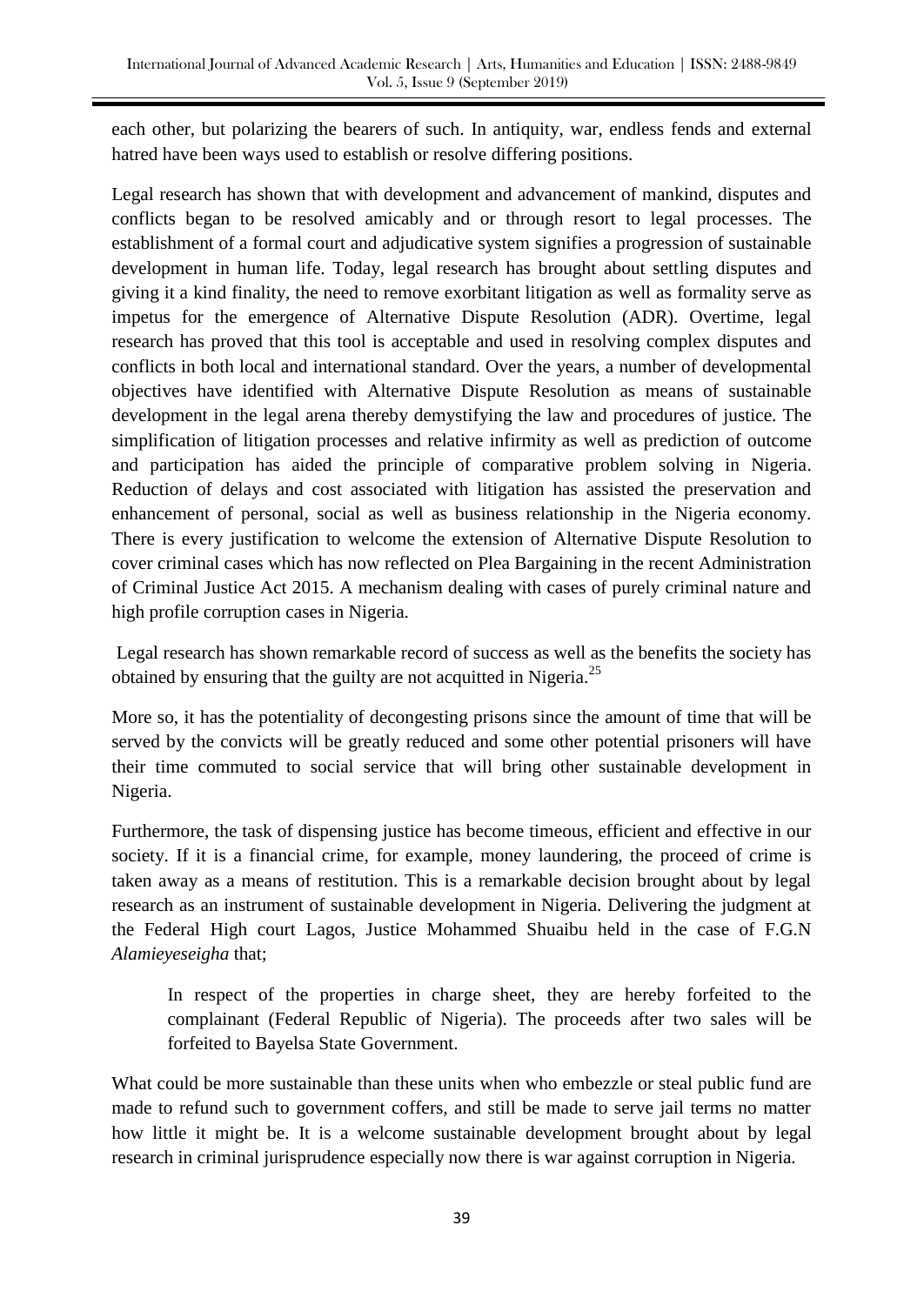A cursory look at the plea bargain in our society that the process has been significantly exploited to fight serious crimes like money laundering, drug trafficking, financial misappropriation and criminal activities of that mode by the anti graft body known as the Economics and Financial Crime Commission (EFCC).

No doubt, EFCC has entered plea bargain with so many suspects by compounding the offence before it goes to court, they can agree with the suspect who would be told to return all the loot and such suspect's punishment will be negotiated but not to eliminate it. The EFCC came into existence by way of legal research to save Nigerians from the cankerworm of corruption that has eaten deep into all sectors of human endeavor.

It is therefore heartwarming to note that the EFCC has succeeded in utilizing the law by prosecuting some of the so called big men and in some cases secure their conviction. For example, Chief Tafa Bologun who was convicted and his properties confiscated after he pleaded to bargain. The former Governor of Bayelsa State Chief D.S.P Alamieyesiegha is not left out.

The development of this law came as a result of acute legal research with a view of finding lasting solution to corrupt practices and safety value for sustainable development in Nigeria. Therefore research is imperative if Nigerian Society must advance and develop like other nations of the world.

# **Challenges of Legal Research in Sustainable Development**

The subject matter of legal research includes human beings, the society and legal relations.

# **Human beings as object of legal relations:**

Human beings may be individual or as member of the society. In the second case, human beings may be examined as members of mankind, the society as a whole as members of a particular class of people of social strata. The attitude of members of the society towards legal precept and legal research is dictated by the relationship which the law sets out to establish or regulate at any particular time and place. Legal research whether doctrinal or non-doctrinal is awareness of judicial creativity associated with growth in the law for sustainable development of any given society. Unfortunately, little or no attention is paid to legal research. The traditional funding method or little fund often budgeted for legal research in public universities is hardly accounted for. To worsen matter, the government hardly contributes to legal research and ironically helps in shifting the climate for legal innovation. In developing country like ours where legal research is now on the increase, the researchers are faced with series of hurdles which they have to pass through before they can get their required information. This is mostly noticed in the library and government departments were several officers will have to be met before information is given out to the researcher. This does not encourage legal research for sustainable development in any society that intends to grow and advance legally, economically and socially in all human endeavors. Again, many people have special liking for secrecy and avoidance of societal stigma. A legal researcher may have challenges with research area of the law, especially if the research is dealing with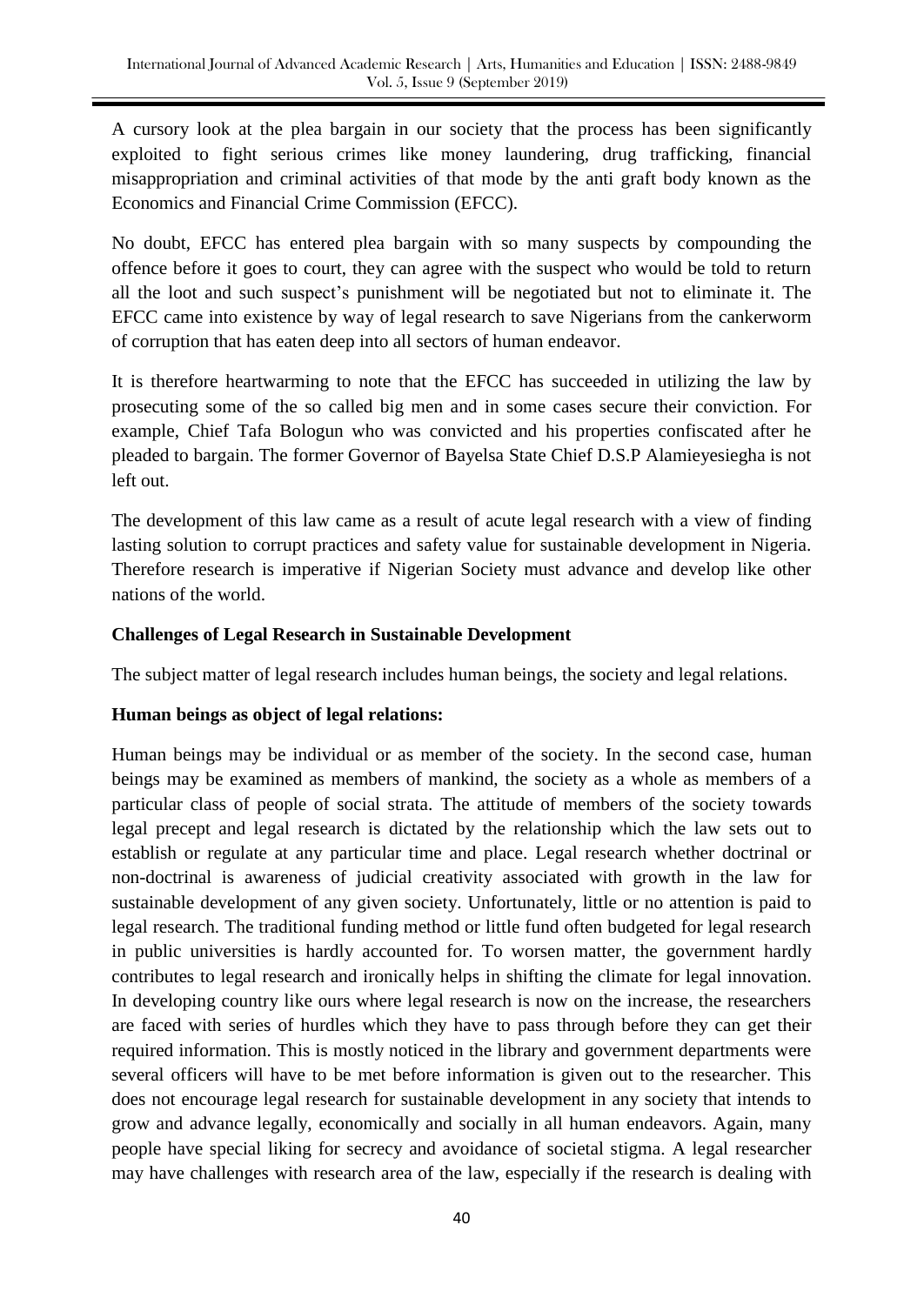people's secret life and such people because of the fear of exposure of their private life, may be reluctant to give information to the legal researcher. For example, cases of rape and defilement are majorly kept secret by the victims of such crime because of the societal stigma and exposure of their private life may be reluctant to give vital information to the researcher. This is common mostly when such information needed for the legal research brings about retrospection into the victim's past unpalatable life. No doubt, it will affect the research result that could bring about sustainable development in our society.

In the course of carrying out legal research, issue of limited funds is another hiccup for legal researchers. The challenges of finance cannot be waved aside; this is because the facilities available to legal researchers for a successful research work are very limited and expensive. The student or lawyer has to look for substantial funds from different sources to finance their research work. Limited infrastructural resources such as power supply, good road to facilitate movement, means of transportation, accessibility to internet facilities for gathering information is quite expensive to maintain to a beginner and old legal researcher in a bid to develop and sustain new legal ideas which could bring about sustainable development in our society.

Another important challenge in Nigeria that militates against legal research in providing sustainable development is illiteracy. The level of illiteracy in our country has posed a serious threat to legal research. This can be seen from the fact that it is impossible for people who cannot read and write to appreciate the need to supply relevant information for legal research. If they do, some elements of doubt bordering on accurate and incomplete information would be created in the minds of the legal researcher which would greatly affect the validity and reliability of such result, and that have a multiplier effects on the development of the Nigerian society.

Furthermore, lack of motivation of legal researchers in the Nigerian society is another factor that has worked against sustainable development. Nothing disturbs a legal researcher than absence of motivation. In developed countries both governmental and non-governmental bodies encourage legal researchers by giving incentive to such persons whom are willing and ready to carry out legal research that will bring sustainable development to the country. For instance, in the United States most legal researchers are sponsored, likewise Great Britain.

# **Conclusion**

In legal research, knowledge is added to, problems are solved, inadmissible view points are refuted and scholarly conclusions are formulated to enhance and invigorate sustainable development strides in any society. Therefore, legal research is the device in any human organized dynamic society in continuous search for reasoned and clearly expounded answer in a sustainable development field of human endeavor which can stand the test of time not only for this generation, but for generation yet unborn. The Nigerian society is dynamic, hence legal research will continuously be undertaken to reflect the existing reality that would bring about sustainable development in spite of various challenges that would confront legal researchers in our society, if Nigeria wants to compete in the prevailing legal knowledge and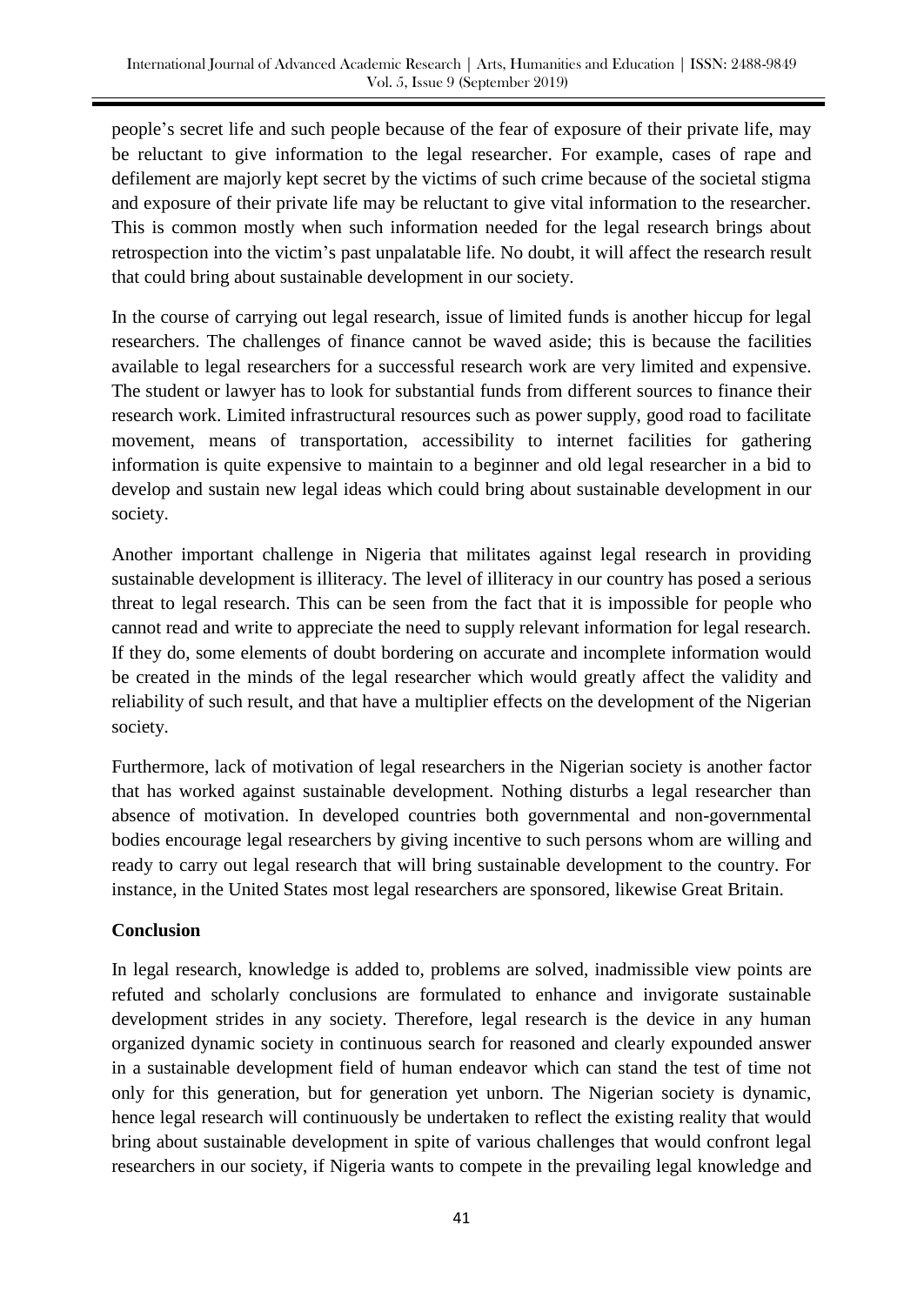economy, its policy makers must ensure that the research department of the universities are adequately funded.

## **Recommendations**

- 1. Sustainable development of any nation will stand on laws which are developed by legal researchers to protect the society against criminality. This can be achieved by training and retraining of legal researchers on how to carry out legal research using modern technology instead of producing many intellectual work with minimal or no impact on the development and productivity of Nigeria.
- 2. Government should spend more on legal researchers who are willing and ready to assist Nigeria on developing laws that will bring about sustainable development in all fields of human endeavor. This could be achieved by keying into the African Research Universities Alliance (ARUA) whose aim is to build indigenous research excellence as a vital precondition for the continent to develop and exert control over its future. No doubt, the alliance shares the aims of other research universities consortiums around the world such as the League of European Research Universities and the Group of Eight in Australia. These institutions advocate strengthening research and postgraduate training in higher education.
- 3. Private individuals and Non-governmental Organizations (NGO) as well as professional bodies such as the Nigerian Bar Association and the Law Teachers Association of Nigeria should finance and encourage legal research programme in Nigeria that would foster an enabling environment that will attract and sustain development in Nigeria through foreign participation.
- 4. Professional bodies like the Nigerian Bar Association and Law Teachers Association of Nigeria should embark and encourage legal researchers through programme by establishing legal research centres in each of the geo-political zone of this country, where issues on law for sustainable development are raised and discussed with a view of finding lasting solutions to our problems through Bills forwarded to the National Assembly.
- 5. The government, private individuals and NGOs should encourage the reward approach to stimulate and sensitize the legal researcher into finding solutions into perennial problems affecting sustainable development in Nigeria. This method may galvanize lawyers and law students to seek for legal research as a paid job and be serious in that direction.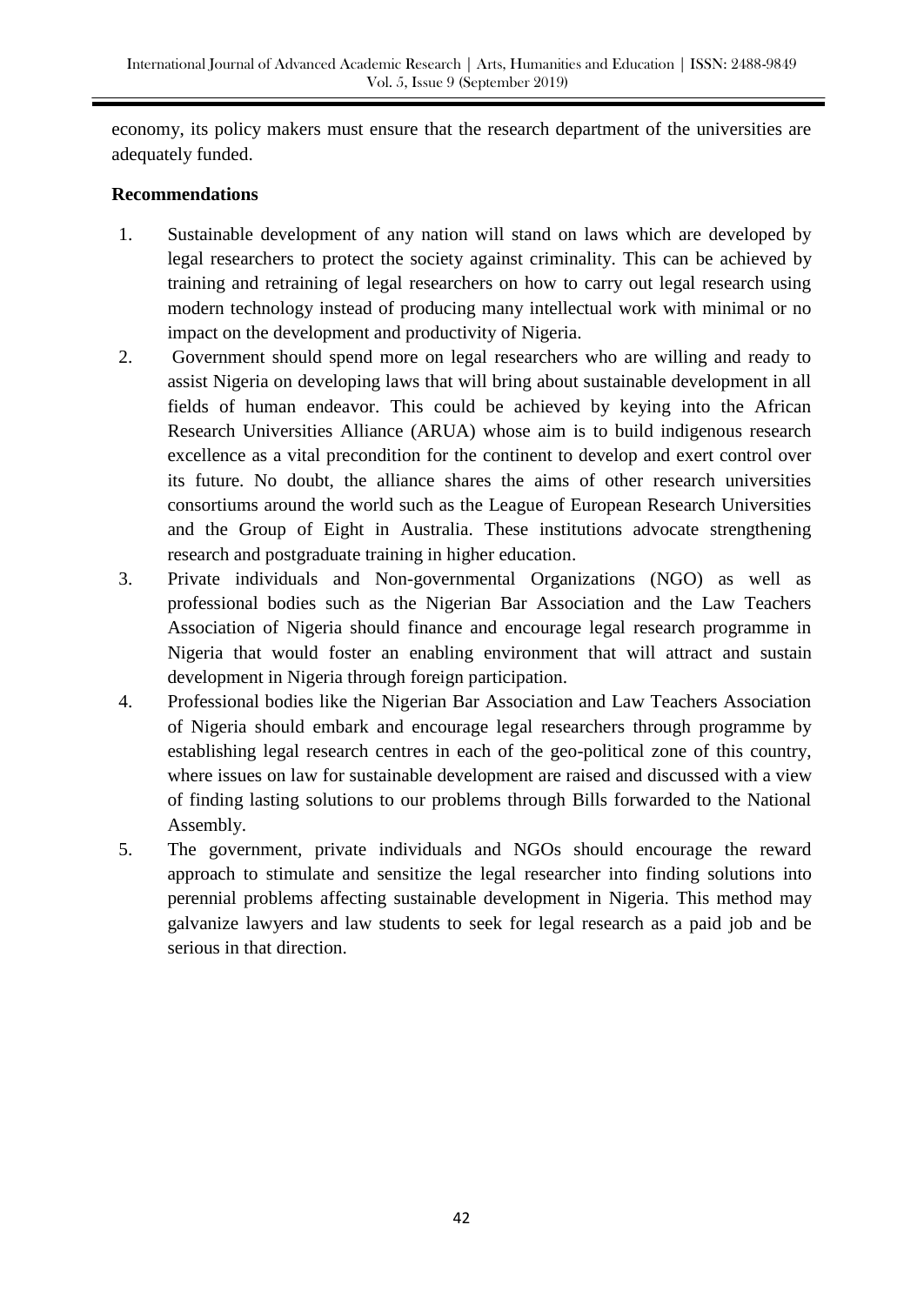#### **References**

- [1] Aboki, Y., (2009). *Introduction to Legal Research Methodology*, (2<sup>nd</sup> ed), (Tamaza) Publishing Co. Ltd, Zaria.
- [2] Ahmed, A.B., (ed) (2010), *Issues in Research methodology in Law* ABU Press Ltd, Zaria.
- [3] Amim, S.A. (1992) *Research Methods in Law*, Glasgow Royston Publishers.
- [4] Asika N, (2010). *Research methodology* in the Behavioral Science, Ikeja: Longman Publishers.
- [5] Campell, E & Mac Dougall, D., (1967) *Legal Research: Materials and Method*. The Law Book Company Ltd, Syndney, Melbourne & Brishane.
- [6] Does, R., (1993). *Writing Modern Research Paper.* Allyn & Bacon, Boston, London, Toronto,Syndey, Tokyo & Singapore.
- [7] Gasiokwu, M.O.U., (2004) *Legal Research and Methodology.* Enugu Chengbo Ltd.
- [8] Gasiokwu, M.O.U., (2001). *Legal Research Methodology* in Ayua, I.A & Guobadia, D.A (eds), Law and Research Methodology. NAILS, Lagos.
- [9] Goodluck O.O. (2010) *An Overview of Modus Operandi of the multi Door Court Houses in Alternative Dispute Resolution and Some Contemporary Issues,* Legal Essays in Honor of Hon. Justice Ibrahim Tanko, Aliyu, I.A.(ed), Kaduna, M.O Peters & Publishers Ltd.
- [10] Luce, A.A. (1996). Logic (kent: Holder 7 Stoughon.
- [11] Oji, S.I. (2011). *Introduction to legal method*. Ababa Press Ltd, Ibadan.
- [12] Olayinka, A.I, et Al. (2004) *Guideline to Writing a Doctrinal Thesis*. The postgraduate School, University of Ibadan, Ibadan.
- [13] Redman, D.O. (2002) *Research methodology*, Boston: Reinforce Publishers.